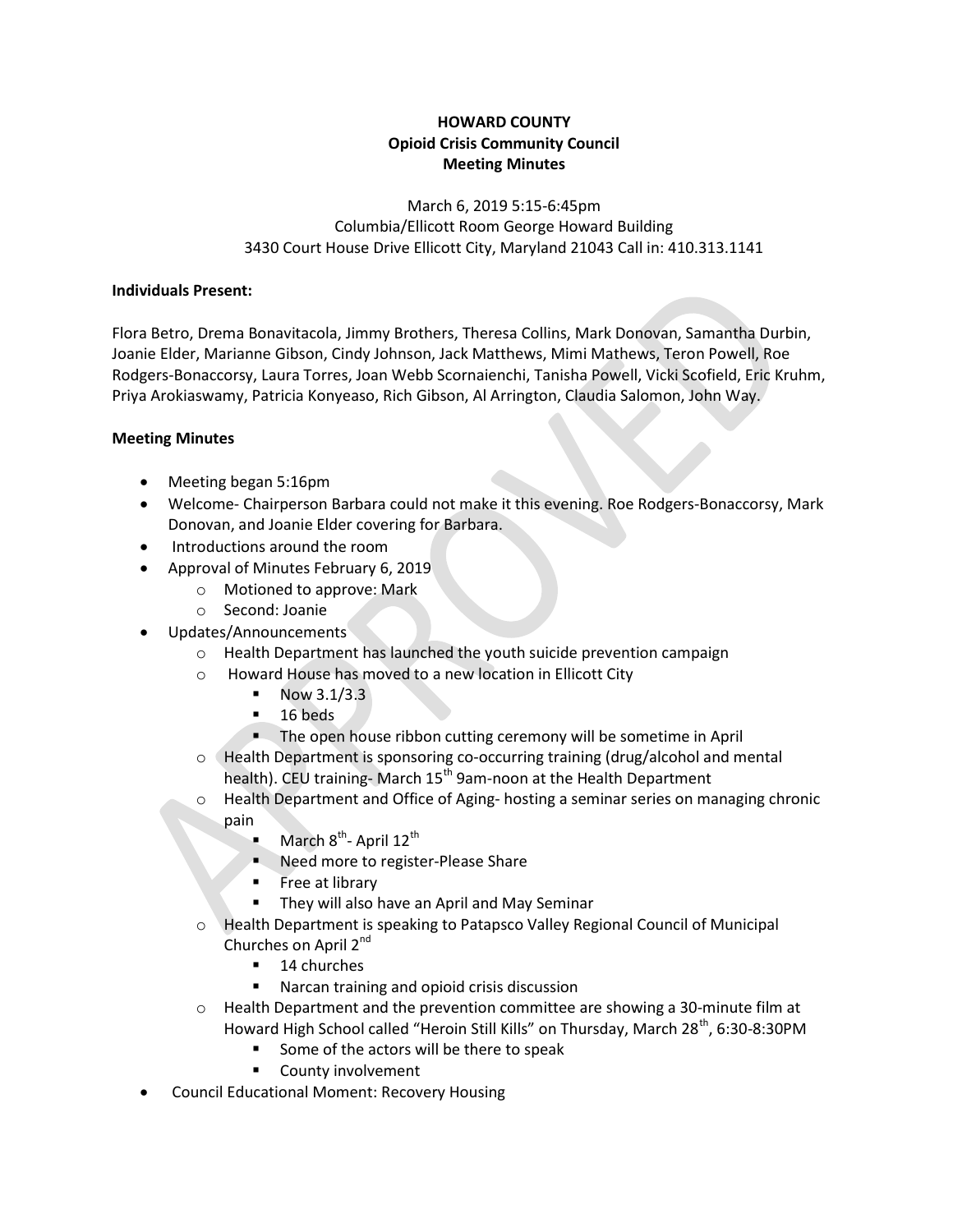- o Al Arrington, Claudia Salomon, Vicki Scofield, Patricia and Priya all spoke and answered questions about recovery housing (Carlos could not make it).
- o Vicki Scofield- Stepping Stones
	- SAMSHA- Substance Abuse and Mental Health Service Association
		- 4 domains:
			- o Health
			- o Housing
			- o Purpose
			- o Community
	- Stepping Stones: Level 2 housing
		- Housing manager who is also a peer
		- Not 24/7, No clinical
	- Medication Assisted Treatment (MAT)
		- Stepping Stones accepts anybody on this treatment
		- Inventory their medications
	- Accept anyone with a psychiatric diagnosis
		- Can come with legal prescription
	- Structured Housing- Chores, Meetings, Curfews, Drug Test
	- 28 Houses across the state
- o Al Arrington- Howard House
	- **EXECUTE:** Similar to Stepping Stones, but with clinical treatment
	- 3.3- Anywhere from a month to a month and a half
	- **Howard House manages everything**
	- **Emphasis on learning how to get to the end of recovery**
	- Connect residents to mental health clinic
	- Hoping to get a van soon to be able to take clients out
	- New house- 9876 Clarksville Pike, right off 29, next to Centennial Park
- o Patricia and Priya from the Behavioral Health Administration
	- Maryland Certification and Recovery Residences
		- **BHA certifies the residencies**
		- **Levels 1-4**
		- MCOR- Cards handed out explaining how to locate information, BHA's website has application
		- Required to be certified if you are receiving any state funds (i.e. MDRN) or advertising in any way that you are a certified recovery house.
		- Not all certified homes are required to take MAT clients, only required to take them if they are taking Maryland Recovery Net funding
		- Website- has an application checklist
		- All documents are submitted to BHA
		- Site visit doesn't happen until all documents are submitted for review
		- Once everything is reviewed and accepted there would be a site visit and then you would be certified
		- If you have any questions email  $mcor.info@maryland.gov$
		- Not all recovery residences are required to be certified
- o Claudia Salomon- Health Department
	- **BHA State Care Coordinator representative for Howard County**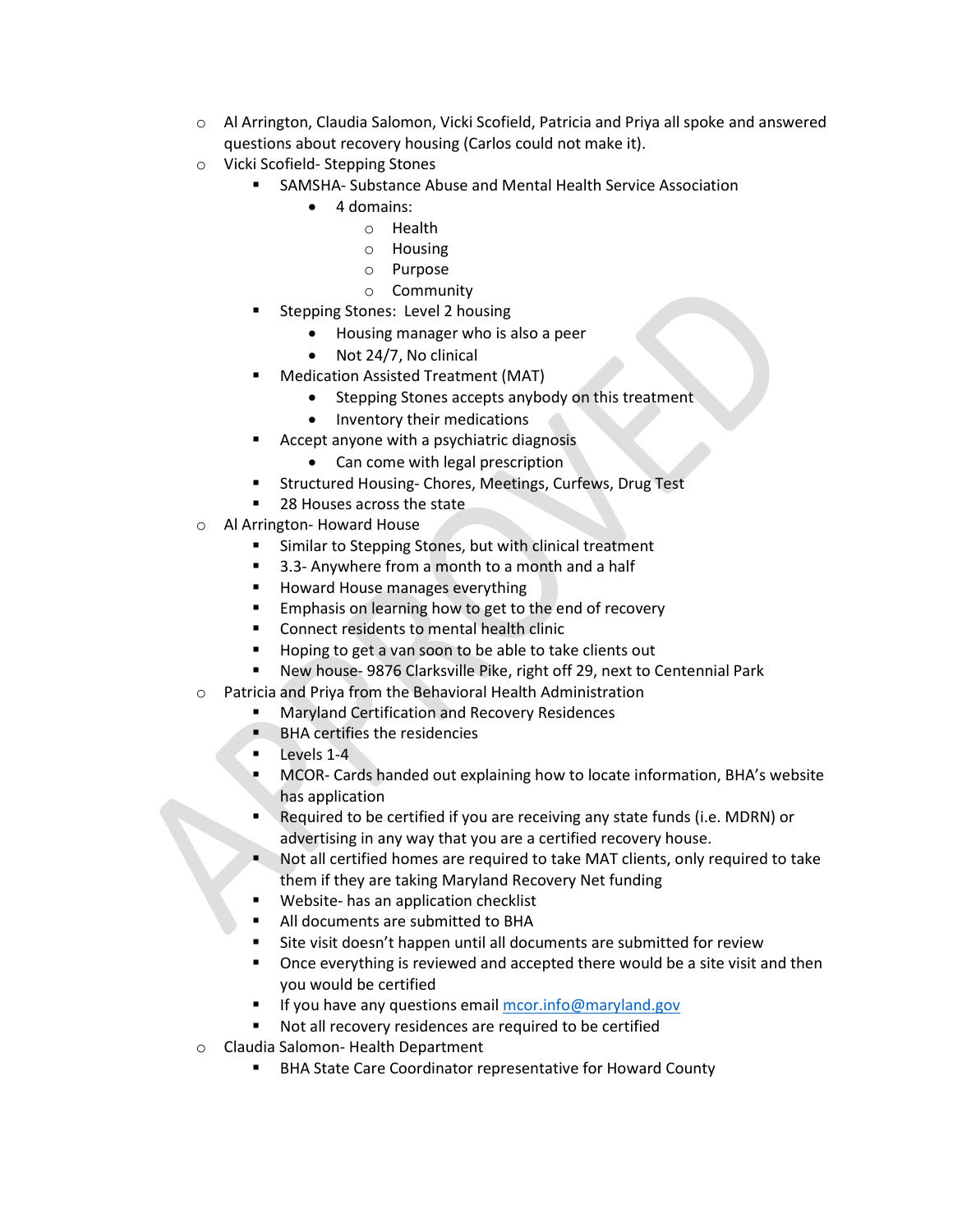- State Care Coordination was developed so that each jurisdiction could have 1-3 individuals track individuals returning from treatment facilities (level 3)
- Help connect them with services that they need in Howard County
- Individuals from inpatient programs would be referred
- Majority of case load is male clients
	- State Care Coordination helps to keep track of the client
		- Helps with treatment plan, recovery perspective, mental health services
			- Peer recovery coaches
- Once they are enrolled, try to determine eligibility for funding
	- Will enroll if appropriate
	- Often looking for recovery housing
- **Funding when it is available for medical/dental**
- Goal is to move them towards independence
- **EXEC** Clients tend to only be invested in housing funding
- Track clients for 6-month period
- **Vou can always come back and reach out for help**
- **Insurance- if they don't have insurance, send them over to Medicaid to see what** their options may be.
- Maryland Recovery Net piece, state level- part of ATR, federal program
- Claudia's extension is x6288 if you have any questions or call x6202 and they will connect you with her
- Committee Progress Reports & Discussion
	- o Prevention Committee
		- Hosting a lunch and learn with Howard County Pediatrics (where Drema used to work) on March 21<sup>st</sup> at Noon
			- 45 minutes talking to pediatricians about opioid misuse and what they can do
			- If this goes well, the head of Howard County pediatrics said they can expand to the hospital and meet with all pediatricians in the county
		- As mentioned earlier in the announcements, showing a 30-minute film at Howard High School called "Heroin Still Kills" on Thursday, March 28<sup>th</sup>, 6:30-8:30PM
	- o Treatment/ Recovery Committee
		- February meeting was snowed out
		- Laura is helping communicate with hospital on Screening, Brief Intervention, and Referral to Treatment (SBIRT) and how we can be supportive
		- Working with Health Department to have an up to date list of service providers
			- Clear contact information
			- Various levels of care
		- Trying to get the "Looking for Answers" flyer from the Health Department out to the community
		- Working on Parody Act, contacting Legal Action Center to see if we can support
		- Next meeting: March 20th
	- o Enforcement/ Adjudication Committee
		- **Working on 3 panels** 
			- 1. Western Howard County
			- 2. Columbia Area